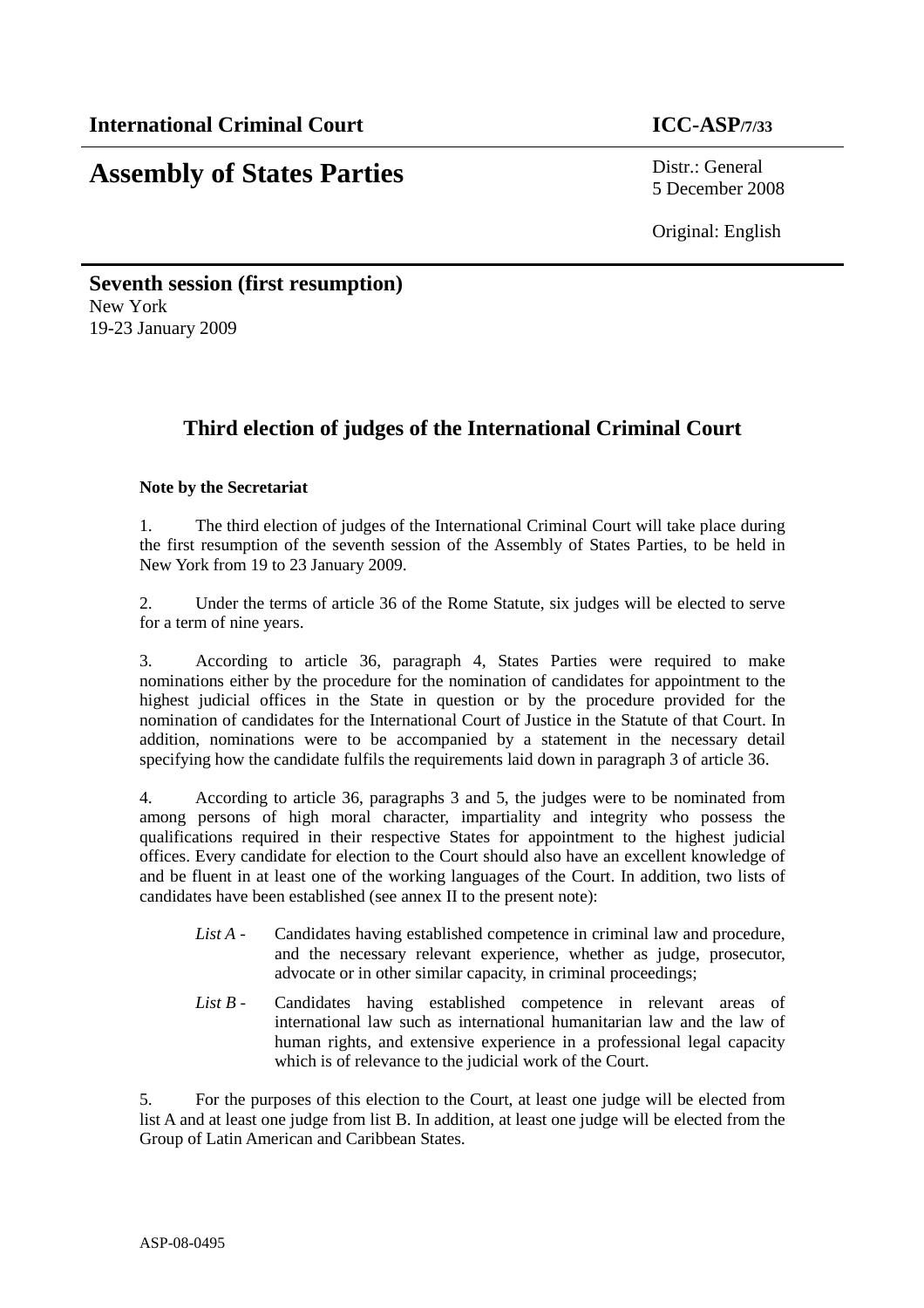6. Article 36, paragraph 6, requires that the judges be elected by secret ballot at a meeting of the Assembly of States Parties convened for that purpose under article 112, and that the persons elected to the Court shall be the six candidates who obtain the highest number of votes and a two-thirds majority of the States Parties present and voting. In the event that a sufficient number of judges is not elected on the first ballot, successive ballots will be held until the remaining places have been filled, in accordance with the provisions of resolution ICC-ASP/3/Res.6, relating to the procedure for the nomination and election of judges of the International Criminal Court, adopted by the Assembly of States Parties at the 6th plenary meeting of its third session, on 10 September 2004, and amended through resolution ICC-ASP/5/Res.5, adopted by the Assembly at the 9th plenary meeting of its resumed fifth session, on 1 February 2007.

7. Under the terms of article 36, paragraphs 7 and 8, no two judges may be nationals of the same State, and the States Parties shall, in the selection of judges, take into account the need, within the membership of the Court, for the representation of the principal legal systems of the world; equitable geographical representation; and a fair representation of female and male judges. In addition, States Parties are required to take into account the need to include judges with legal expertise on specific issues, including, but not limited to, violence against women or children.

8. In accordance with paragraph 13 of resolution ICC-ASP/3/Res.6, the nomination period was opened on 21 July 2008, by a decision of the Bureau of the Assembly of States Parties, and closed on 13 October 2008. The nomination period was initially opened for 12 weeks. In accordance with paragraph 11 of the same resolution, the President of the Assembly extended the nomination period three times, for two weeks at a time. Twenty-one nominations were received by the closing date of 24 November 2008.

9. As required by paragraph 8 of the same resolution, the Secretariat of the Assembly of States Parties placed the nominations of candidates for judges, together with the accompanying statements referred to in article 36 of the Statute and other supporting documentation on the Internet web site of the International Criminal Court<sup>1</sup> as soon as they were received.

10. In accordance with paragraph 9 of resolution ICC-ASP/3/Res.6, a list in English alphabetical order of all persons nominated, with accompanying documents, is contained in annex I to the present note (see ICC-ASP/7/33/Add.1). Three additional lists are provided in further annexes containing the names of the candidates organized according to list A or B (annex II), by regional group (annex III) and by gender (annex IV).

11. The procedure to be followed for the election of judges is laid down in paragraphs 15 to 25 of resolution ICC-ASP/3/Res.6.

12. A guide for the third election of the judges is contained in document ICC-ASP/7/34.

 $\overline{a}$ 

<sup>&</sup>lt;sup>1</sup> http://www.icc-cpi.int, under Assembly of States Parties.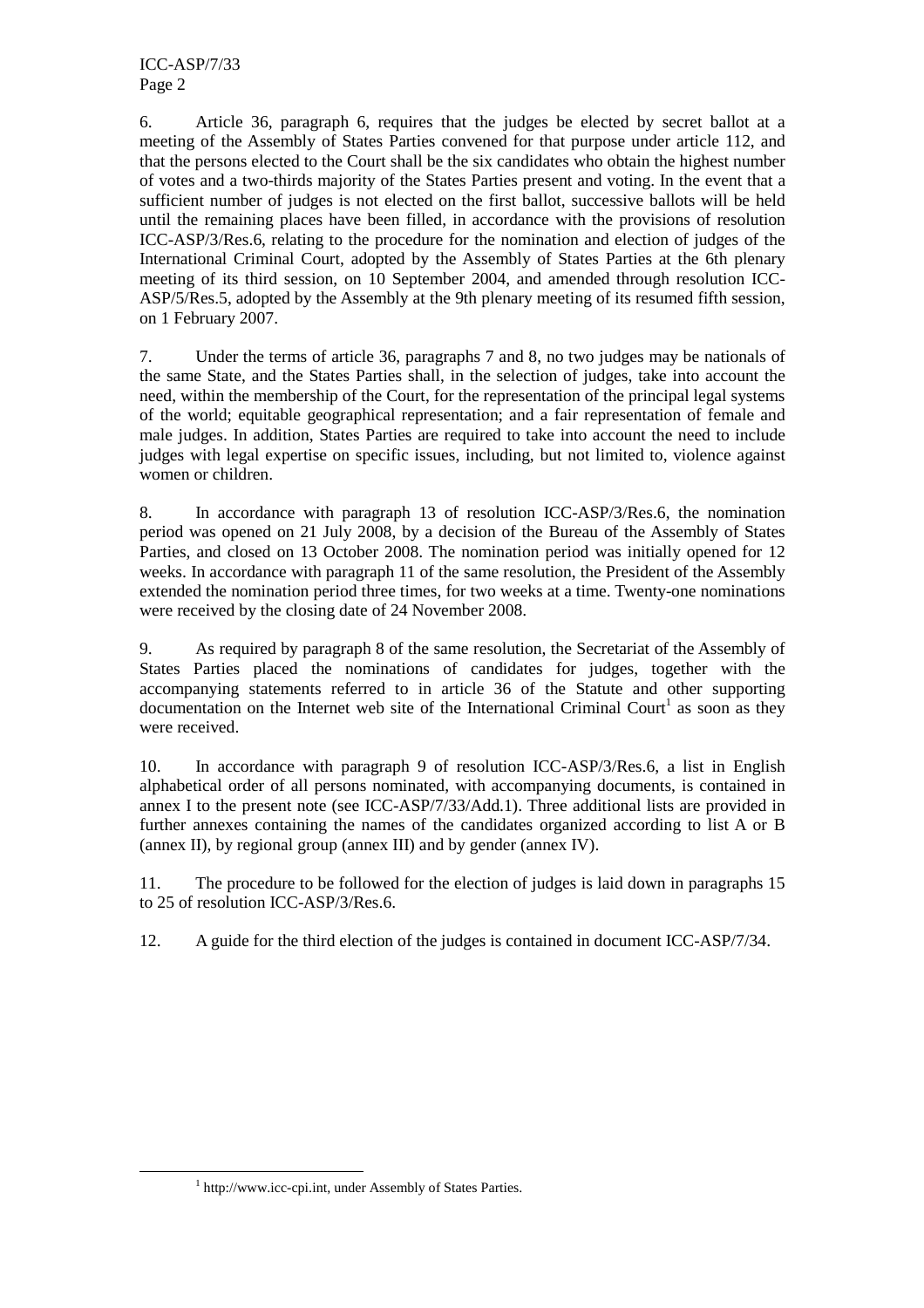#### **Annex I**

### **Alphabetical list of candidates (with statements of qualifications)**

[see ICC-ASP/7/33/Add.1]

### **Annex II**

### **List of candidates organized according to list A and B**

|      | List A                                       |      | List B                              |
|------|----------------------------------------------|------|-------------------------------------|
| Name |                                              | Name |                                     |
| 1.   | AGBANRIN-ELISHA, Victoire Désirée<br>Adétoro | 1.   | DASCALOPOULOU - LIVADA,<br>Phani    |
| 2.   | ALUOCH, Joyce                                | 2.   | DUGARD, Christopher John Robert     |
| 3.   | ARBOLEDA RIPOLL, Fernando Enrique            | 3.   | GONZÁLEZ CABAL, María del<br>Carmen |
| 4.   | CHIBESAKUNDA, Lombe P.                       | 4.   | MONAGENG, Sanji Mmasenono           |
| 5.   | EBOE-OSUJI, Chile                            | 5.   | N'GUM, Aminatta Lois Runeni         |
| 6.   | KAM, Gberdao Gustave                         | 6.   | SAIGA, Fumiko                       |
| 7.   | RASOAZANANY, Vonimbolana                     | 7.   | SHAHABUDDEEN, Mohamed               |
| 8.   | SOW, El Hadji Malick                         | 8.   | SITA AKELE MUILA, Angélique         |
| 9.   | TARFUSSER, Cuno                              |      |                                     |
|      | 10. THOMASSEN, Wilhelmina                    |      |                                     |
|      | 11. THOMPSON, Rosolu John Bankole            |      |                                     |
|      | 12. VAN DEN WYNGAERT, Christine              |      |                                     |
|      | 13. VUKOJE, Dragomir                         |      |                                     |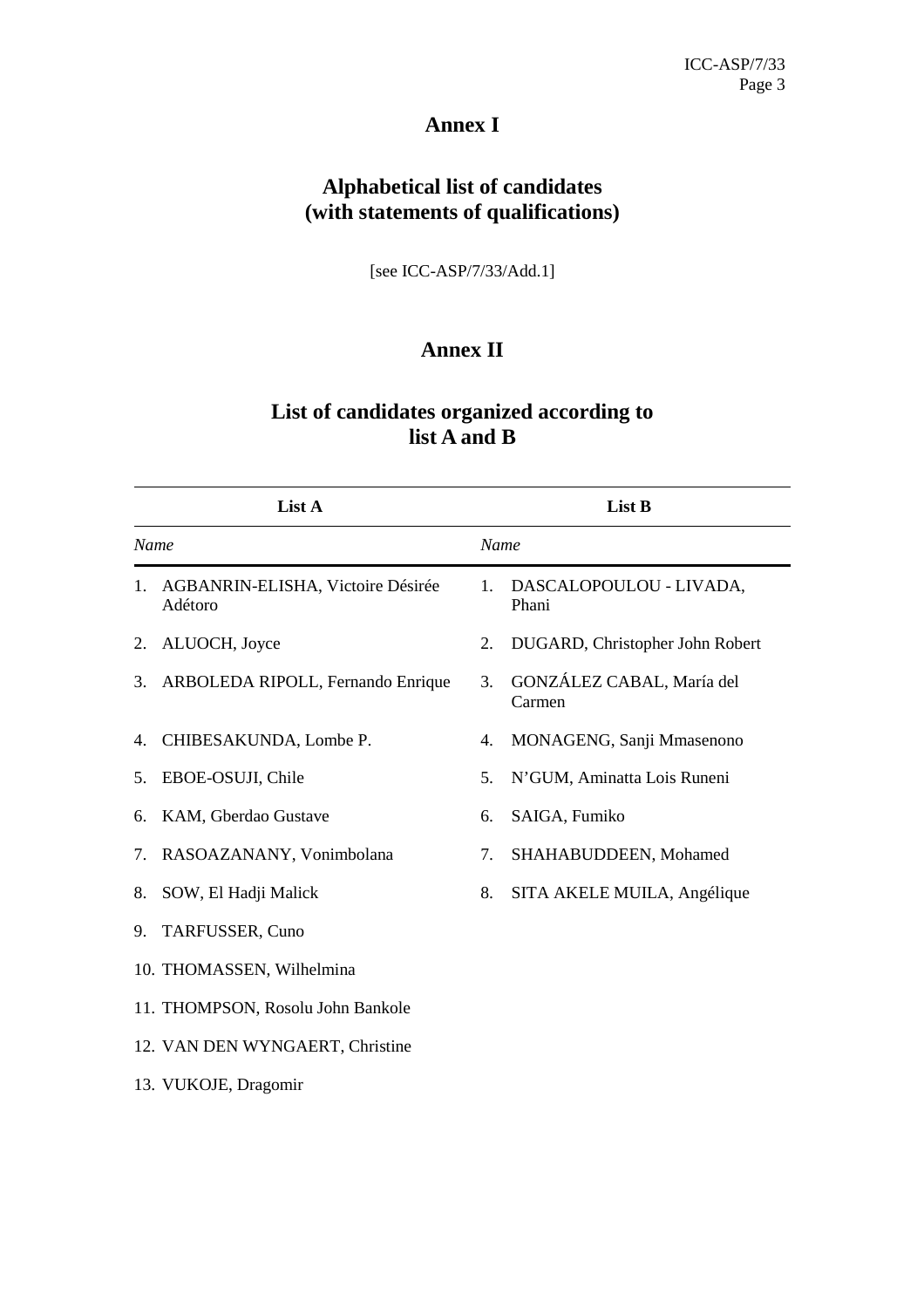## **Annex III**

# **List of candidates organized by regional group**

|     | Name (Nationality)                                             |  |  |  |  |
|-----|----------------------------------------------------------------|--|--|--|--|
|     | <b>Group of African States</b>                                 |  |  |  |  |
| 1.  | AGBANRIN-ELISHA, Victoire Désirée Adétoro (Benin)              |  |  |  |  |
| 2.  | ALUOCH, Joyce (Kenya)                                          |  |  |  |  |
| 3.  | CHIBESAKUNDA, Lombe P. (Zambia)                                |  |  |  |  |
| 4.  | DUGARD, Christopher John Robert (South Africa)                 |  |  |  |  |
| 5.  | EBOE-OSUJI, Chile (Nigeria)                                    |  |  |  |  |
| 6.  | KAM, Gberdao Gustave (Burkina Faso)                            |  |  |  |  |
| 7.  | MONAGENG, Sanji Mmasenono (Botswana)                           |  |  |  |  |
| 8.  | N'GUM, Aminatta Lois Runeni (The Gambia)                       |  |  |  |  |
| 9.  | RASOAZANANY, Vonimbolana (Madagascar)                          |  |  |  |  |
| 10. | SITA AKELE MUILA, Angélique (Democratic Republic of the Congo) |  |  |  |  |
| 11. | SOW, El Hadji Malick (Senegal)                                 |  |  |  |  |
| 12. | THOMPSON, Rosolu John Bankole (Sierra Leone)                   |  |  |  |  |
|     |                                                                |  |  |  |  |
|     | <b>Group of Asian States</b>                                   |  |  |  |  |
| 1.  | SAIGA, Fumiko (Japan)                                          |  |  |  |  |
|     |                                                                |  |  |  |  |
|     | <b>Group of Eastern European States</b>                        |  |  |  |  |
| 1.  | VUKOJE, Dragomir (Bosnia and Herzegovina)                      |  |  |  |  |
|     | <b>Group of Latin American and Caribbean States</b>            |  |  |  |  |
| 1.  | ARBOLEDA RIPOLL, Fernando Enrique (Colombia)                   |  |  |  |  |
| 2.  | GONZÁLEZ CABAL, María del Carmen (Ecuador)                     |  |  |  |  |
| 3.  | SHAHABUDDEEN, Mohamed (Guyana)                                 |  |  |  |  |
|     |                                                                |  |  |  |  |
|     | <b>Group of Western European and other States</b>              |  |  |  |  |
| 1.  | DASCALOPOULOU - LIVADA, Phani (Greece)                         |  |  |  |  |
| 2.  | TARFUSSER, Cuno (Italy)                                        |  |  |  |  |
| 3.  | THOMASSEN, Wilhelmina (Netherlands)                            |  |  |  |  |
| 4.  | VAN DEN WYNGAERT, Christine (Belgium)                          |  |  |  |  |